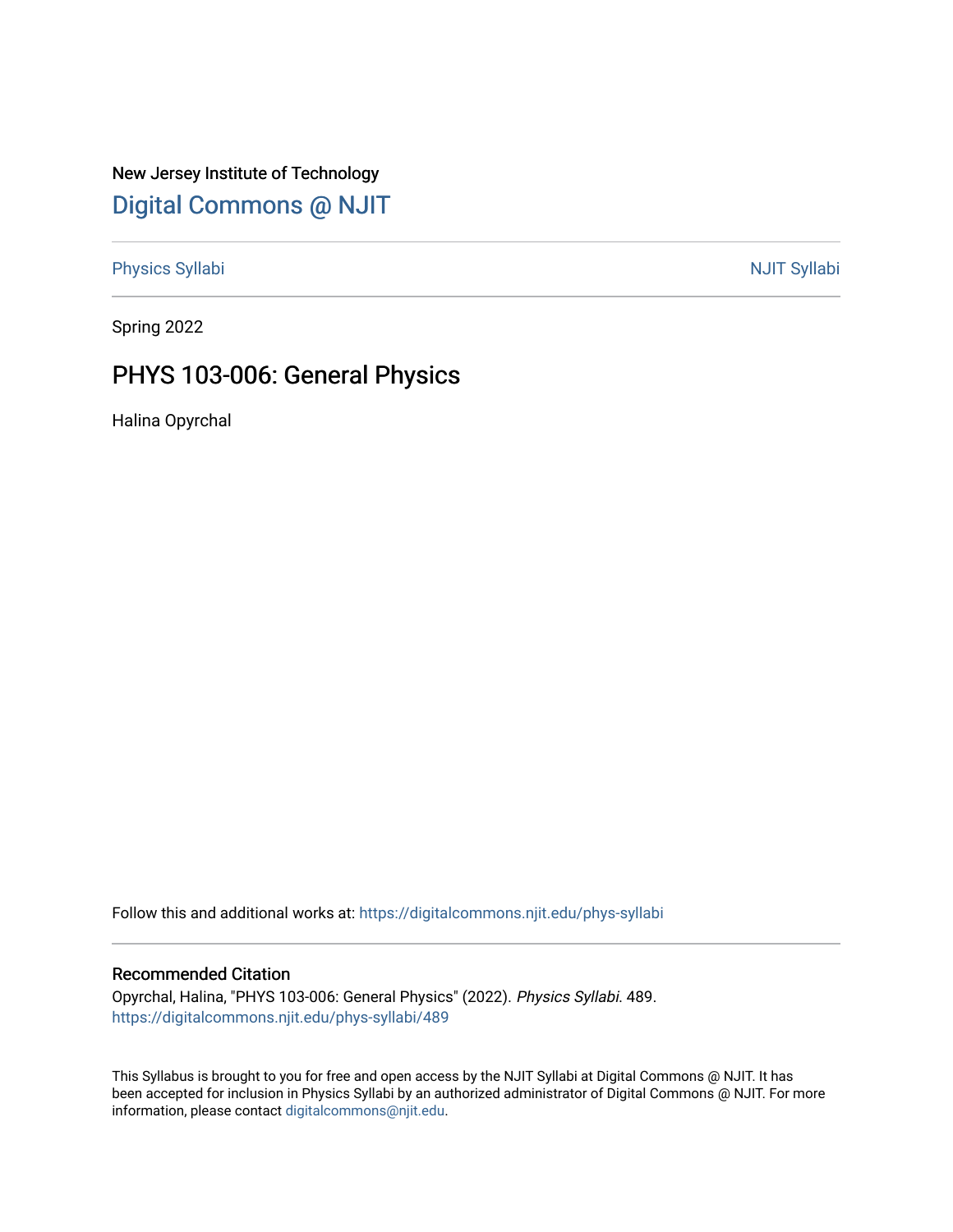## **Class Schedule:**

#### Day and Time: *Monday (Rec.) 1:00 – 2:20 PM, TLH 1 Wednesday (Lec.) 1:00 – 2:20 PM, TLH 1*

Delivery Mode: Face-to-Face (Delivery of instruction is structured around in-person classroom meeting times. Instruction is delivered in person and students are expected to attend class).

# **Instructor Information**

Name: Halina Opyrchal Office Hour: *Tuesday , Thursday 2:30 – 3:50 AM, webex room* Phone: *973 508 8635* E-Mail: *opyrchal@njit.edu* Webex room: *https//njit.webex.com/meet/opyrchalnjit.edu*

#### **PRE-REQUISITES AND CO-REQUISITES:**

- **Pre-requisites: Phys 102 with grade C or better**
- **Co-requisites: Phys 103A (the lab course) unless previously taken**

#### *FAILURE TO MEET EITHER CO-Requisites or PRE-Requisites will result in student being dropped from class.*

#### **COURSE MATERIAL:**

- **Textbook***:* "Physics: Principles with Application, Seventh Edition by Douglas C. Giancolli, Prentice Hall, ISBN – 13: 978-0-321-62592-2
- **Mastering Physics Homework System:** Be sure that your textbook is sold bundled with a Mastering Physics student access code card. Each student must enroll in the course specified by his/her instructor. Homework assignments will be posted on-line. Students login, download and solve the assigned problems, and submit answers to the automated grading system.

#### **NOTE: THE LABORATORY COURSE, PHYS 103A, MUST BE TAKEN CONCURRENTLY WITH PHYS 103 THE STUDENT MUST REGISTER FOR BOTH THE LEC/REC AND THE LAB COURSE. WITHDRAWAL FROM EITHER COURSE WILL CAUSE A SIMULTANEOUS WITHDRAWAL FROM BOTH COURSES.**

**CLASS ATTENDANCE:** The NJIT attendance policy is the following: "It is expected that students will attend all classes. Your teacher will take attendance at all classes and exams. More than 3 unexcused absences (in total) are excessive

**COUNSELING AND ACADEMIC SUPPORT:** The Center for Counseling and Psychological Services **is committed to assisting students experiencing high levels of personal challenge and stress.** If you need accommodations due to a disability please contact Associate Director of Disability Support Services.

**HELP:** Visit or email your instructors if you are having trouble with the course; do not simply hope for a miracle and fall further behind. The Physics Dept. office on the 4<sup>th</sup> floor of Tiernan has specific information on tutoring. Physics tutoring is available through the CAPE organization, and possibly elsewhere.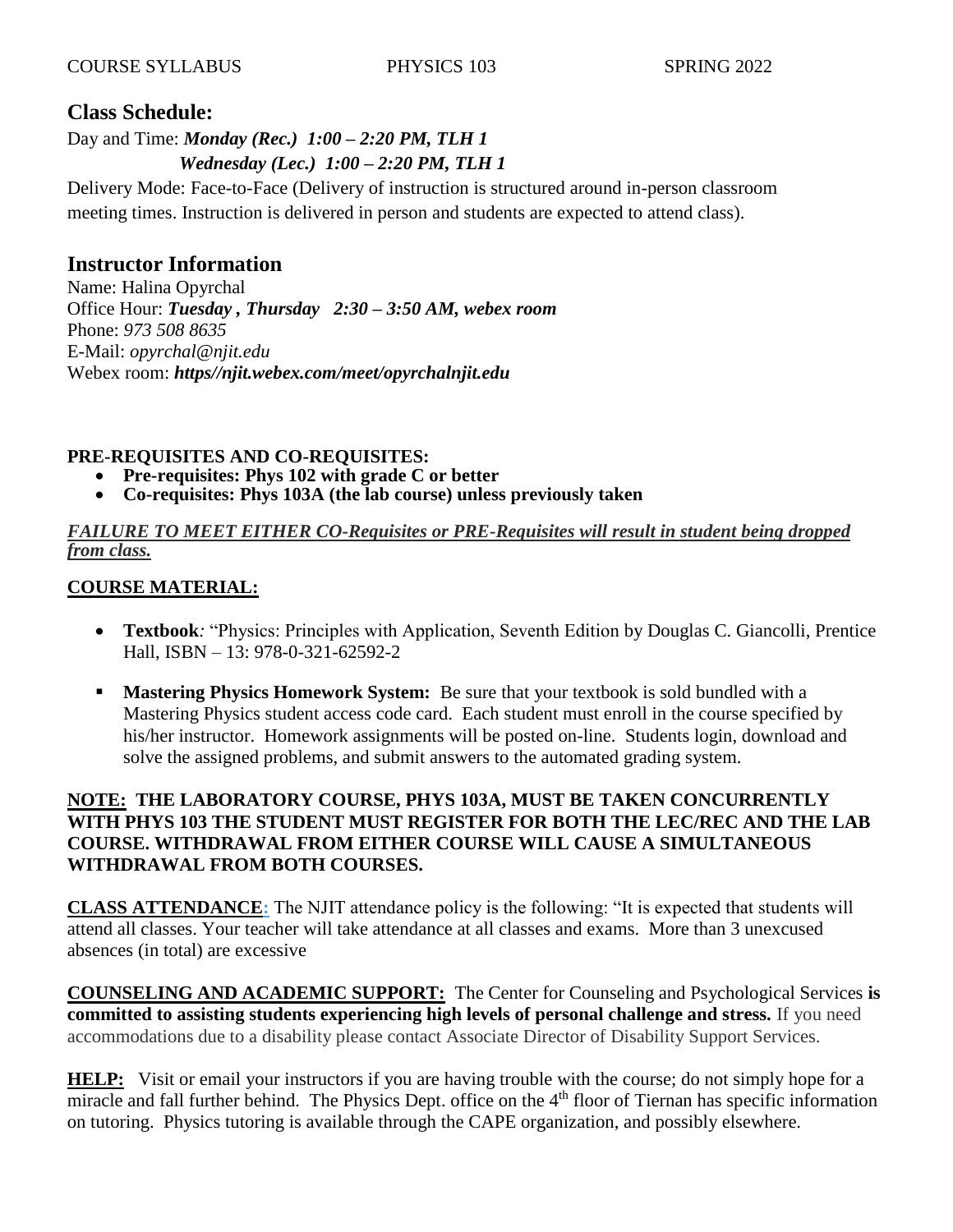**GRADING:** Final letter grades will be based on a **term average** for the semester's work that includes the three common exam scores, the final exam, the homework score, and in-class quiz score.

**COMMON EXAMS** Three common exams will be given during the semester. The schedule is:

- **Common Exam 1:** Wednesday, February 16 4:15 5.45 PM
- **Common Exam 2:** Wednesday, March 23 4:15 5:45 PM
- **Common Exam 3:** Wednesday, April 27 4:15 5:45 PM

**HOMEWORK** Homework assignments will be posted on-line using the Mastering Physics Homework system. Please create an account on the PM platform ([www.masteringphysics.com.](http://www.masteringphysics.com/)) and then register for the course.

Course code to register to homework class: **opyrchal07281**

For your own reference, record your login ID and password. Instructors cannot access forgotten logins or passwords.

**LECTURE QUIZZES** In-class quizzes covering the preceding or current work will be given during lectures and/or recitations at Canvas (https://canvas.njit.edu). Use your NJIT UCID and password to login. The Lecture Quizzes scores count toward your final course grade. **There are no make-ups for in class activities**. Students missing a lecture quiz will receive a grade of zero for that item.

**FINAL EXAM Comprehensive Final Exam will be given** during Final Exam Period.

#### **Here are the approximate weights to be used for calculating term averages:**

- **45%** for all three common exams (15% each)
- **30%** for the final exam
- **15%** for the total of homework work
- **10%** for the in-class participation (canvas quizzes)

#### **The cutoff percentages for various letter grades will be:**

| Percentage   | Letter Grade |
|--------------|--------------|
| $\geq 85\%$  | А            |
| $\geq 75\%$  | $_{\rm B+}$  |
| $≥65\%$      | B            |
| $\geq 56\%$  | $C+$         |
| $\geq 50 \%$ | C            |
| $\geq 45 \%$ | D            |
| < 45         | F            |

Final grades are not negotiable: A score of 84.99% is a B+, not an A.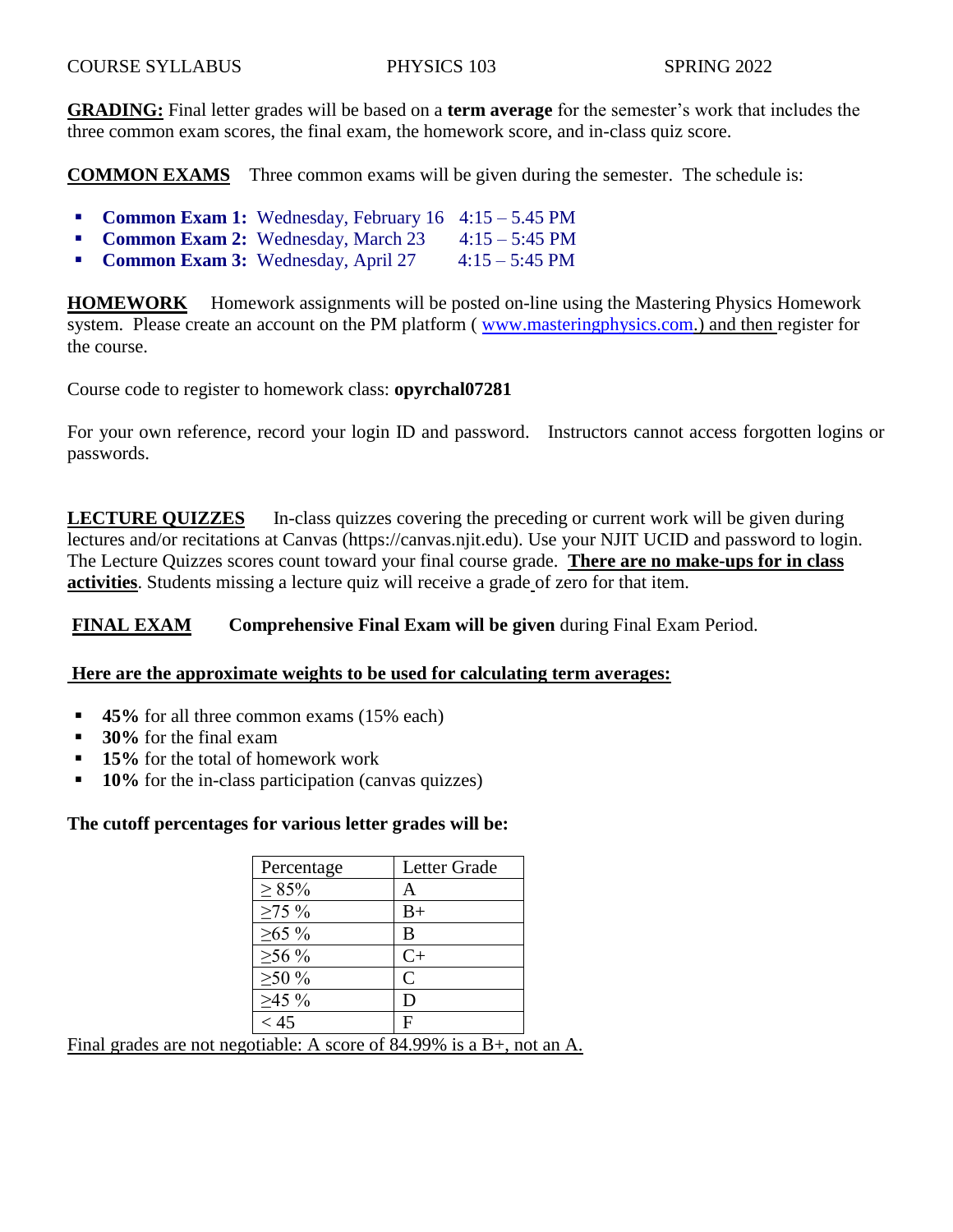**NJIT CANVAS SYSTEM**: lecture notes, problems, grades, etc. are posted on Canvas (PHYS 103006). So check there often.

#### **COURSE POLICIES**

In order to insure consistency and fairness in application of the NJIT policy on withdrawals, student requests for withdrawals after the deadline *(end of the 10th week of classes)* will not be permitted unless extenuating circumstances are documented **through the Office of the Dean of Students**. The course instructor and the Dean of Students are the principal points of contact for students considering withdrawing from a course. When a student invokes extenuating circumstances for any reason (late withdrawal from a course, request for a make-up exam, request for an Incomplete grade) the student will be sent to the Dean of Students Office. The Dean of Students will be making the determination of whether extenuating circumstances exist or not and will be notifying the instructor accordingly. Instructors should never request or accept medical or other documents from students; such documents need to be submitted by the student to the Dean of Students.

#### **HONOR CODE**

*"Academic Integrity is the cornerstone of higher education and is central to the ideals of this course and the university. Cheating is strictly prohibited and devalues the degree that you are working on. As a member of the NJIT community, it is your responsibility to protect your educational investment by knowing and following the academic code of integrity policy that is found at: [http://www5.njit.edu/policies/sites/policies/files/academic-integrity-code.pdf.](http://www5.njit.edu/policies/sites/policies/files/academic-integrity-code.pdf)* 

*Any student found in violation of the code by cheating, plagiarizing or using any online software inappropriately will result in disciplinary action. This may include a failing grade of F, and/or suspension or dismissal from the university. If you have any questions about the code of Academic Integrity, please contact the Dean of Students Office at [dos@njit.edu"](mailto:dos@njit.edu)*

**LEARNING OUTCOMES:** For this course you can expect to be assessed on the following learning outcomes:

- 1. Comprehend the meaning of equations governing the fluid at rest and fluid in motion. Understand the extension of conservation of energy and mass equations to fluid dynamics.
- 2. Define temperature scales.
- 3. Understand the phenomena of thermal expansion and Ideal Gas Law,
- 4. Understand the concept of heat and comprehend the meaning of equations governing the calorimetry and heat transfer.
- 5. Understand the basics concepts of thermodynamics.
- 6. Comprehend the meaning of equations governing oscillations and mechanical waves and apply those concepts to solve related problems.
- 7. Understand the concept of electric charge, electric field, electric potential, and electric current. Apply those concepts to solve simply circuits.
- 8. Understand the basic concepts of geometrical optics and learn how to apply them for mirrors, lenses and optical fibers.
- 9. Comprehend the wave theory of light and apply it the phenomena of interference and diffraction.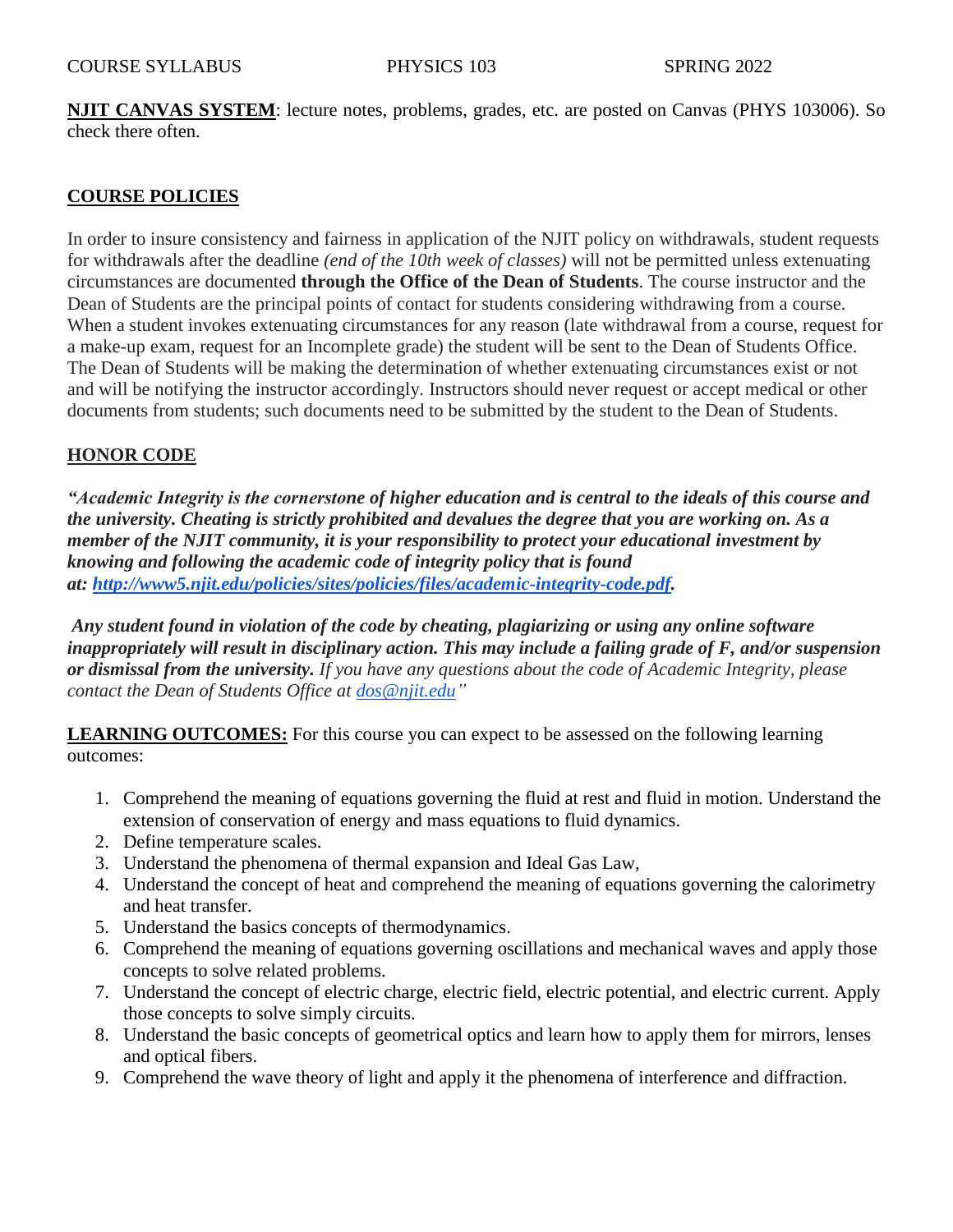## **Physics 103 -006 Class Schedule for Spring 2022**

|                                  | Topic                                                      | <b>Text Study</b>                           | Recommended                                                      |                         |
|----------------------------------|------------------------------------------------------------|---------------------------------------------|------------------------------------------------------------------|-------------------------|
|                                  |                                                            |                                             | Problems                                                         |                         |
| Week 1<br>$Jan.18 - Jan.24$      | Elasticity, Density and<br>Pressure, Fluids at Rest        | Chapt. 9 Sect. 5-6<br>Chapt.10 Sect. 1-7    | p. 256 pr. 40, 45, 50<br>p. 285 pr. 2, 12, 14, 19,<br>23, 27, 34 | Intro                   |
| Week 2<br>Jan. 25 - Jan. 31      | <b>Fluids in Motion</b>                                    |                                             | p. 285 prob. 47, 48. 49,<br>50, 53, 80                           | $\mathbf{A}$            |
| Week 3<br>$Feb.1 - Feb.07$       | Temperature, Thermal<br>Expansion, The Ideal<br>Gas Law    | Chapt. 13 Sect. 1-8                         | p.385 prob. 5, 12, 15,<br>19, 24, 31, 39, 78                     | $\overline{7}$          |
| Week 4<br>Feb. 08 - Feb. 14      | Specific Heat,<br>Calorimetry,<br>Latent Heat,             | Chapt. 14 Sect. 1-5                         | p.408 pr. 2, 13, 14, 25,<br>27, 34                               | D                       |
| Week 5<br>Feb. 15 - Feb. 21      | <b>Transfer of Heat</b>                                    | Chapt. 14 Sect. 6 - 8                       | p.408 pr. 38, 42, 43, 54                                         | E                       |
| Week 6<br>Feb. 22 - Feb. 28      | Thermodynamics                                             | Chapt. 15 Sect. 1-7                         | p. 438 pr. 1, 18, 19, 24,<br>32                                  | F                       |
| Week 7<br>March 01-March 07      | Simple Harmonic<br>Motion, Waves,<br><b>Standing Waves</b> | Chapt. 11 Sect. 1-12                        | p. 322 pr.3, 7, 8, 14, 18,<br>27, 36, 37, 40, 49, 52             | $\overline{G}$          |
| Week 8<br>March 08 -March 13     | Sound                                                      | Chapt. 12 Sect.1-7                          | p. 354 pr. 3, 4, 9, 14,<br>27, 28, 56, 63                        | <b>B1</b>               |
| Week 9<br>March 14 –March 20     |                                                            | <b>SPRING RECESS</b>                        |                                                                  |                         |
| Week 10<br>March 21 -March 28    | Electric Charges,<br>Electric Field, Electric<br>Potential | Chapt.16 Sect.1-5, 7<br>Chapt. 17 Sect. 1-2 | p. 468 pr. 2, 3, 19, 21<br>p. 496 prob. 3, 4, 6, 9               | W                       |
| Week 11<br>March $29 -$ April 04 | Electric Current,<br>Resistance,<br><b>Electric Power</b>  | Chapt.18 Sect. 1-7                          | p.521 pr.1, 9, 13, 17,<br>28, 37, 47, 54                         | $\overline{\mathbf{J}}$ |
| Week 12<br>April 05 - April 11   | <b>Electric Circuits</b>                                   | Chapt.19 Sect. 1-5,<br>7                    | p. 552 pr. 1, 4, 12, 15,<br>16, 77                               | $\bf H$                 |
| Week 12<br>April $12 -$ April 18 | Light: Reflection,<br>Mirrors, Refraction                  | Chapt. 22 Sect. 3-4<br>Chapt. 23 Sect. 1-3  | p. 673 pr. 4, 9, 12, 25,<br>26, 28, 29, 72                       | 215                     |
| Week 13<br>April 19 - April 25   | Light: Total Internal<br>Reflection, Lenses                | Chapt. 23 Sect. 4-8                         | p. 673 pr. 35, 36, 41,<br>43, 47, 48                             | M                       |
| Week 14<br>April $26 - May 03$   | Interference, Diffraction<br>Grating, Resolution           |                                             |                                                                  |                         |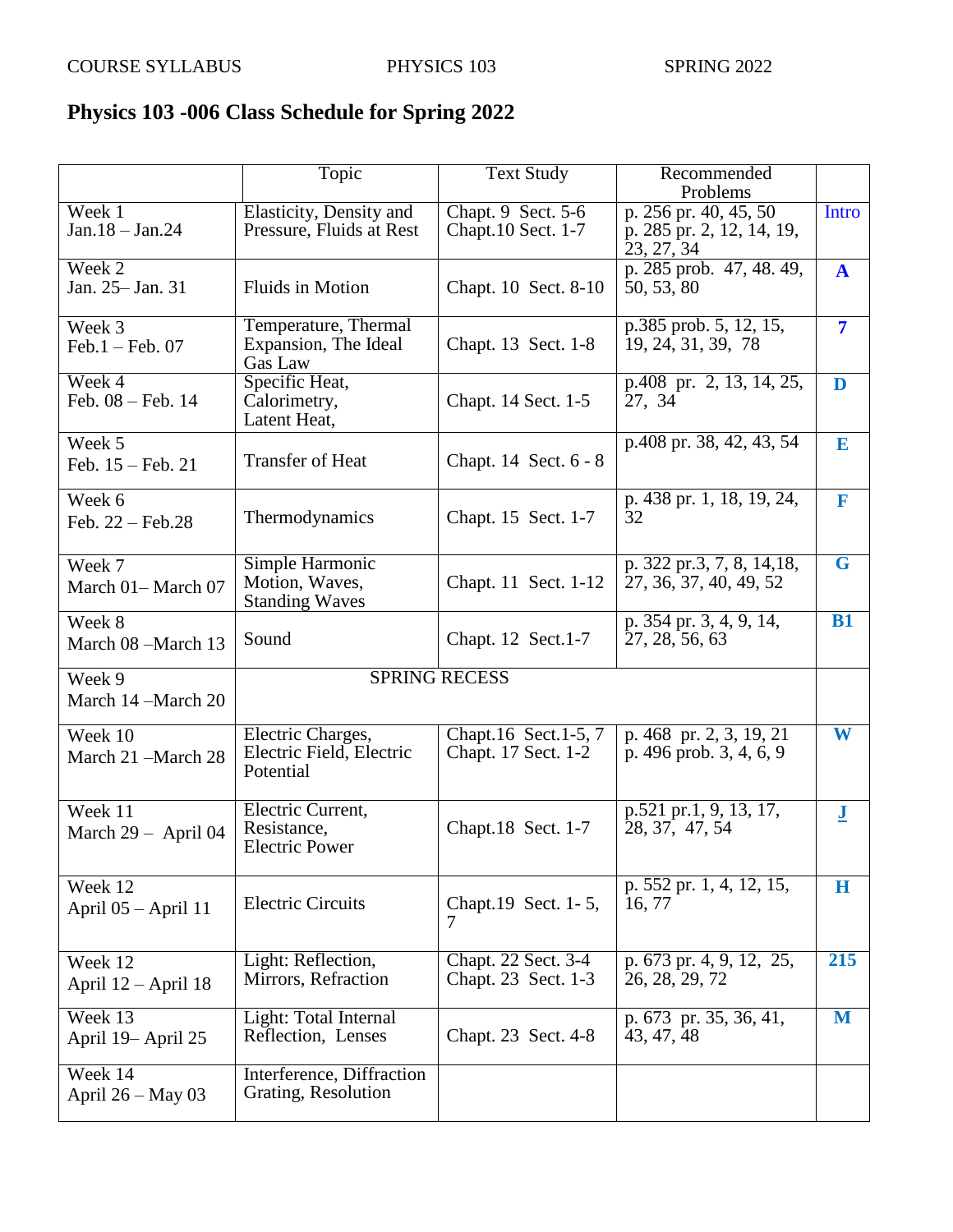# **Spring 2022 Academic Calendar**

| January  | 17             | Monday    | Martin Luther King, Jr. Day                                                                              |
|----------|----------------|-----------|----------------------------------------------------------------------------------------------------------|
| January  | 18             | Tuesday   | <b>First Day of Classes</b>                                                                              |
| January  | 22             | Saturday  | <b>Saturday Classes Begin</b>                                                                            |
| January  | 24             | Monday    | Last Day to Add/Drop a Class                                                                             |
| January  | 24             | Monday    | Last Day for 100% Refund, Full or Partial Withdrawal                                                     |
| January  | 25             | Tuesday   | W Grades Posted for Course Withdrawals                                                                   |
| January  | 31             | Monday    | Last Day for 90% Refund, Full or Partial Withdrawal, No<br>Refund for Partial Withdrawal after this date |
| February | 14             | Monday    | Last Day for 50% Refund, Full Withdrawal                                                                 |
| March    | 7              | Monday    | Last Day for 25% Refund, Full Withdrawal                                                                 |
| March    | 14             | Monday    | Spring Recess Begins - No Classes Scheduled - University<br>Open                                         |
| March    | 19             | Saturday  | <b>Spring Recess Ends</b>                                                                                |
| April    | 4              | Monday    | Last Day to Withdraw                                                                                     |
| April    | 15             | Friday    | Good Friday - No Classes Scheduled - University Closed                                                   |
| April    | 17             | Sunday    | Easter Sunday - No Classes Scheduled - University Closed                                                 |
| May      | 3              | Tuesday   | Friday Classes Meet                                                                                      |
| May      | 3              | Tuesday   | Last Day of Classes                                                                                      |
| May      | $\overline{4}$ | Wednesday | Reading Day 1                                                                                            |
| May      | 5              | Thursday  | Reading Day 2                                                                                            |
| May      | 6              | Friday    | <b>Final Exams Begin</b>                                                                                 |